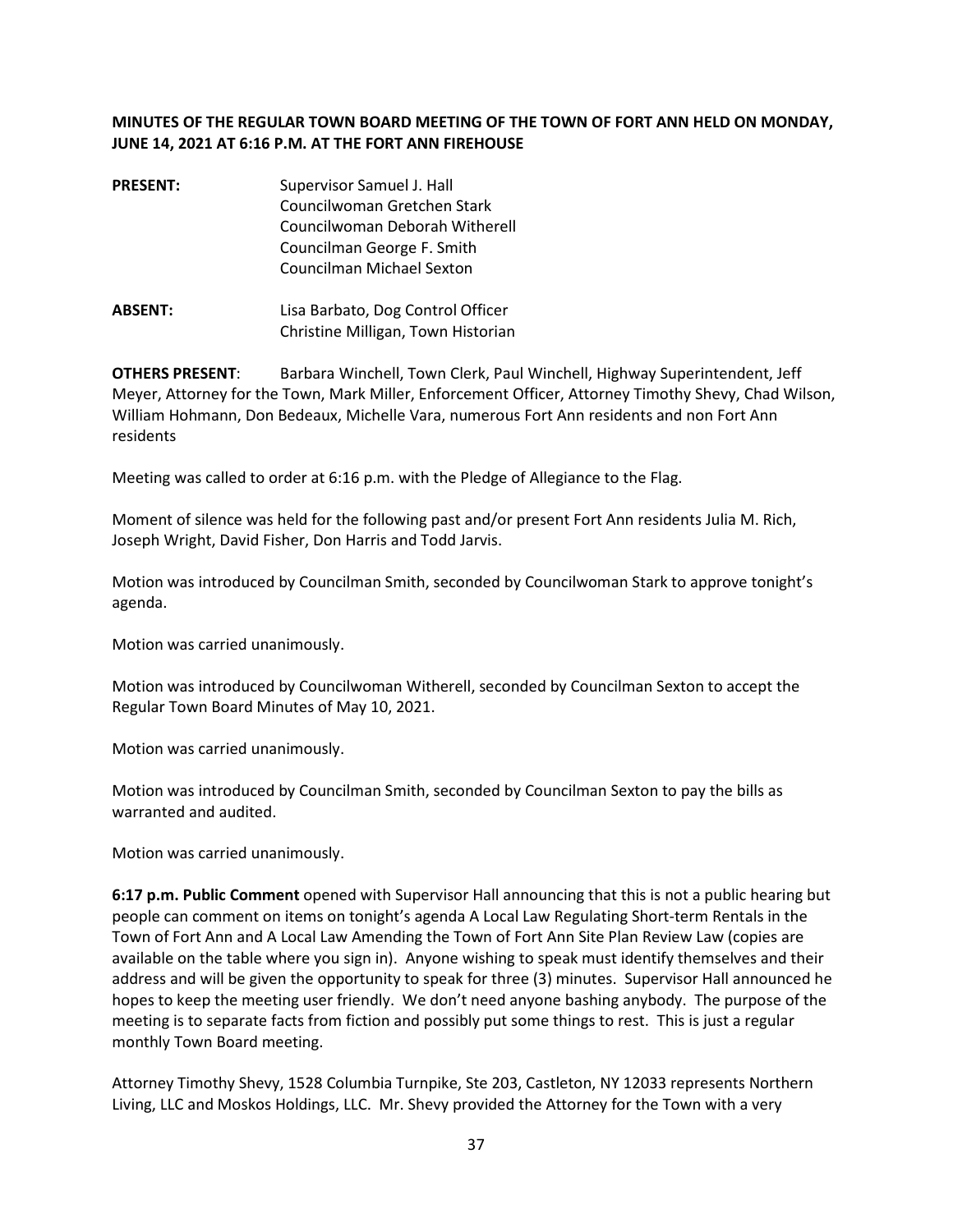comprehensive analysis of a Memorandum of Northern Living, LLC and Moskos Holdings, LLC as well as copies to be distributed to the Fort Ann Town Board in opposition to proposed Local Law Regulating Short-term Rentals in the Town of Fort Ann. Mr. Shevy found the proposed legislation to be vague and unconstitutional.

Kyle McCauley Belokopitsky, 5693 Pavilion Way stated she has called Fort Ann her second home since birth and grew up on Hadlock. She was fortunate enough to purchase her families three (3) bedroom year round Hadlock home in 2015. She also is an attorney and is concerned about this short-term law being proposed as overly broad and vague. Ms. Belokopitsky stated this is an unequal application of law in the areas of how many cars in driveway; how many can sleep in home, as well as the 10:00 p.m. quiet time, just a few examples.

Mike Swezey, 5097 Dawson Way is in favor of the local law. He and his wife have been homeowners on Hadlock Pond for ten (10) years. They bought this home with the hopes of retiring here. The short-term rentals are a commercial operation and it's a business. This local law wasn't probably needed 10-15 years ago before the arrival of internet and you knew your neighbors and who they were renting to and if there were issues they took care of it and were good neighbors. While researching this he found a very similar law passed at the Town of Queensbury. The City of Athens put in a local law because of excessive noise, garbage, police have to arrive and penalties in place for violations. The time has come to put in place some rules. Mr. Swezey is of the opinion there is a risk associated with person or corporate entity owning too many places on that small little lake.

Mark Patterson, 5073 Dawson Way stated when he looked at the rules and thought they are in place to protect private homeowners as well as those property owners that are renting. Mr. Patterson is of the opinion private homeowners are not being respected. Mr. Patterson has had to call rental owners when there's excessive amount of noise, vulgarity that's going on and gave an example: at 1:30 a.m. people screaming out on the middle of the lake. Mr. Patterson said he should not have to police these properties.

Kathleen Patterson, 5073 Dawson Way thanked the board for doing this. She said this is the boards job and the board is here to serve the residents, business owners and property owners. She said this is something that needs to be considered. Mrs. Patterson said that Fort Ann is a beautiful community to live in. Mrs. Patterson said there are already things in place like this in Lake George and Lake Placid for instance. This Local Law is attempting to protect business owners and the town. These are basic rules that everyone can follow. Mrs. Patterson suggested perhaps having a subcommittee and meet a couple of times a year, in addition to the annual meeting, so that everyone is communicating and there isn't this disconnect with rental property owners and those of us trying to have peace and quiet. She said the local law was very well written.

Barry Davis, 5079 Dawson Way also thanked the board. He stated no one is here to bash anyone or kill anybody's business. He said it's easy to say this is unfair when you don't live adjacent to one of these short-term rentals. He said over the last twenty (20) years on approx. thirty (30) times issues happened with short-term rentals and sometimes he hears back right away and sometimes it could take up to three (3) days to hear back. Mr. Davis agrees with the Patterson's he doesn't want to police these properties and someone needs to enforce the rules and regulations. Mr. Davis supports this. He has rental property and it's not an easy business. It should be written in the lease that requires them to behave a certain way and behavior will change if there are penalties.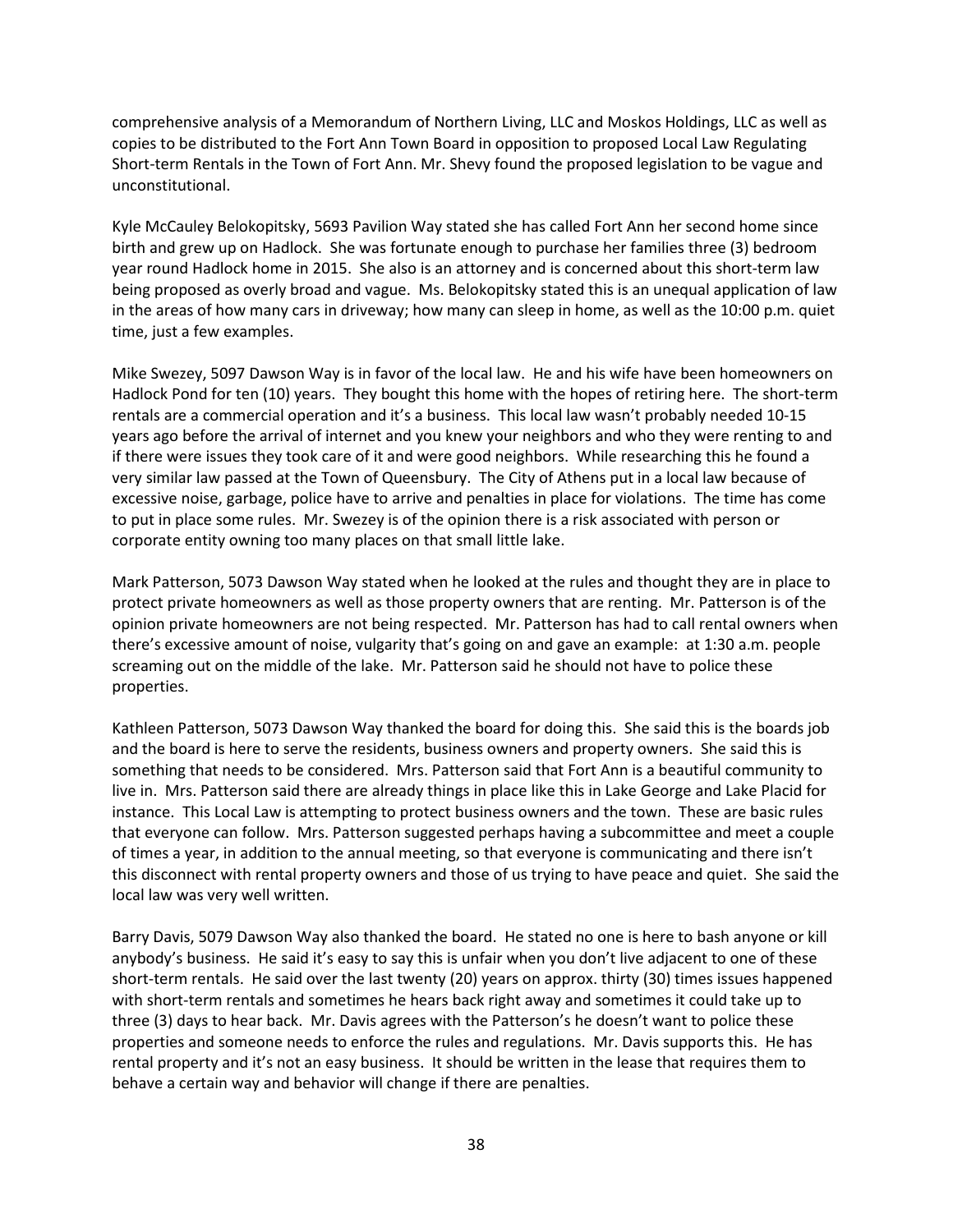Eric Ambrosino, 3230 E. Side Way he is originally from Queensbury and never thought he'd be lucky enough to own property in Fort Ann. He is opposed to the DRAFT and stated there shouldn't be a permitting fee. He feels it is far reaching. He said there needs to be a happy medium. As it is written now it is far reaching. He rents out as a retirement home and caters to families. He interviews everyone he rents to; has a minimum age of 28 and he doesn't allow events. He has not had an issue the last four (4) years and does want to be respectful of those that live here year round.

Cliff Nelson, 410 Hadlock Pond Road fully supports a persons right to occasionally rent out their home. This law is the right idea. He is 100% opposed to running a professional business in a residential area. He said the Moskos have bought just about all the properties that have been for sale on Hadlock and have changed the nature of this residential neighborhood. Mr. Nelson said most people are here because you've got them all riled up with your hands off our home signs. Do you want to live next to a hotel? Mr. Nelson said businesses have different sets of rules. He's a business owner and there are separate rules.

Jessica Graves, 7309 State Rte 4 stated what they heard at the last town board meeting was strictly about money; making changes and nothing on file; no complaints; no issues with Northern Living.

Taylor Foran, 1391 Tripoli Road she is a 2017 graduate of Fort Ann Central School and currently lives in Fort Ann. She said she spends the majority of her free time at Hadlock and aside from her primary job as a Physical Therapist Assistant at Glens Falls Hospital she also works as the social media manager for Northern Living. Her late grandfather, Richard, was the mayor of Fort Ann for 43 years and devoted his life to community. He always told her to fight for what she believed in and to always try and better her community.

She said she is the one that created the petition and Facebook group. She said she did this for many reasons. 1. She thinks it is important that people know what is going on. 2. People should know exactly how this is going to affect them. She is in total disgust for the video she saw regarding the last town board meeting and how Northern Living was targeted.

She never met someone more devoted to her job than Katelyn Moskos. In Taylor's opinion she goes above and beyond making sure she exceeds all expectations from her guests, her neighbors, her town, her hamily, her friends but most importantly the law. She took a chance, built a business from scratch and did everything the right way. But yet, some still complain. Her business has brought more revenue to this town, has shared more beautiful experiences with travelers and has made this town a place she loves a place people love to come to. Katelyn Moskos has sacrificed so much and given back way more to this community.

The Fort Ann community has always been a town to give back, to support one another. And yet some try and ruin just about every business that wants to come here. Look at the history, the uproar of nonsense with Moose Hillock, Dollar General, ADK MX, Dunkin Donuts and now Northern Living. Stop trying to tear down peoples businesses, peoples livelihood. These people are doing what they love in a town they love and yet some make it so difficult for small businesses to stay. Taylor has seen the hoops the town has made for Jeremy Treadway to jump through and it's honestly sickening, I'm not about to sit here and watch it happen again.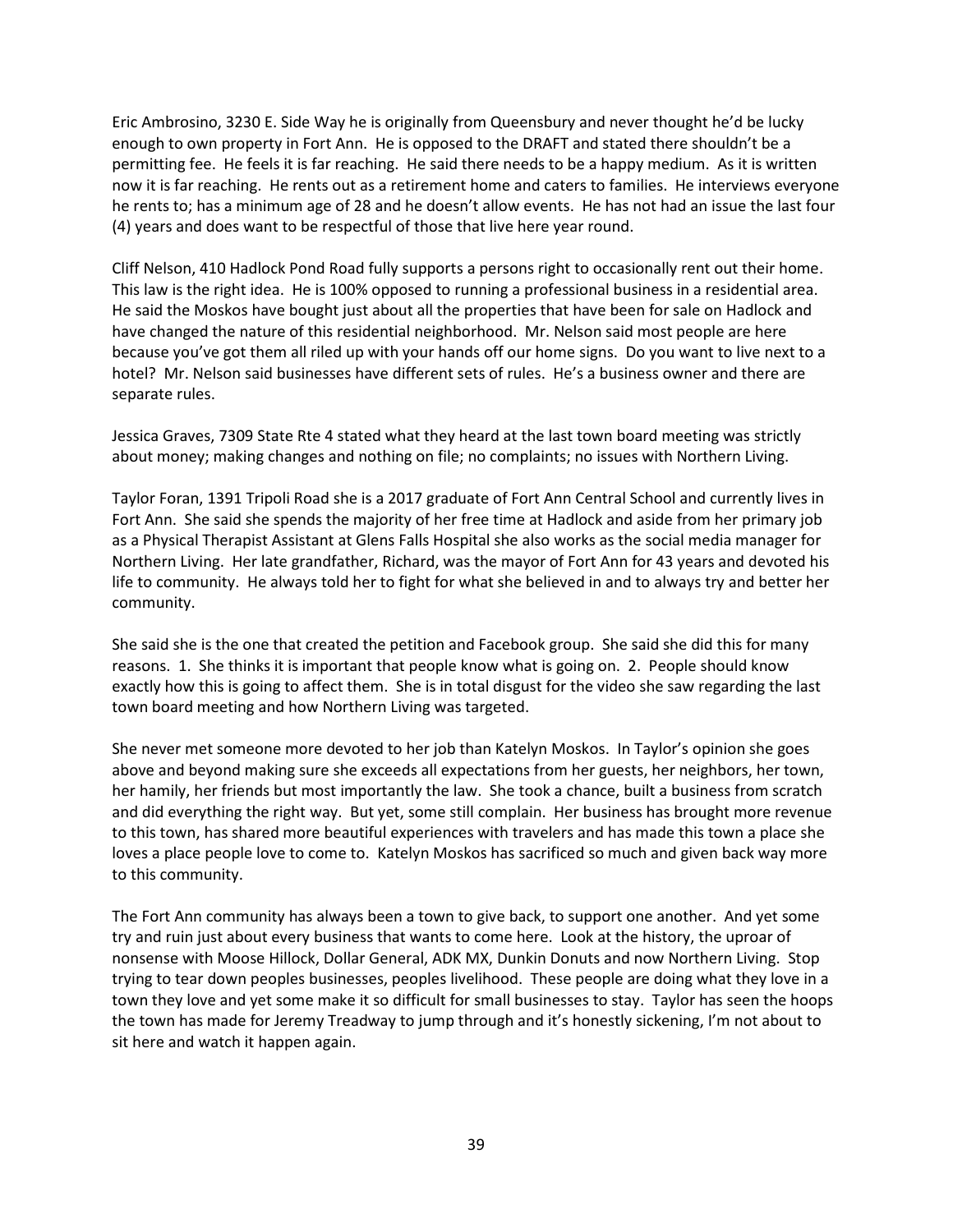As a resident of Fort Ann Taylor is disgusted with the way this situation has been handled, the words that have been said and the way this town acts against once again another good thing that is in this town.

Taylor saw this quote the other day and thought it was important for some to live by. "The next time you see someone enjoying something, that isn't hurting anyone, that's not your cup of tea, instead of saying something negative. Train yourself to think to yourself, "I'm glad they are happy" and carry on with your life".

Taylor concluded by saying she hopes people reflect on what has been said in this meeting and reconsider this proposed law. Thank you.

Denise Sommer-Potvin, 3204 Sunset View Way said you're going to tell me who I can have rent my home. She has lived here six (6) years and raising a son.

### **NUMEROUS PEOPLE TALKING – RECORDING NOT AUDIBLE**

Dr. Richard Sulkow, 1363 Pilot Knob Road said he understands regulations may be necessary but this 30 day rule is insane. He may have to sell his house immediately if this passes. Understands thirty (30) day rule is insane. He asked if you pass a law make it reasonable.

Robert Griffiths, Lake Nebo Road looked at DRAFT and really has no issues but attended the meeting tonight as a Fort Ann resident. He stated a lot of the language was lifted from state sanitary code for temporary residence. State has a definition of temporary residence and been around for forty (40) years. A lot of other agencies involved in this like APA. Extinguishers and windows are for safety; licensed dog – Fort Ann has a leash law. Mr. Griffiths said rules & regulations are not being said and made to hurt people.

Shelbie Paulsen, 387 Hadlock Pond Road thanked the town board for allowing her time to speak on this matter. While I have so many questions. Her main question is why? Why are you imposing this law? Although it is clear some of the board members are targeting one specific business, she wants to know why? Why now? Her honest belief is that there is no good reason and/or reason, but she would like to give the board the opportunity to prover her wrong.

This proposed law affects her in many ways. For one, she is an owner of a camp on Hadlock, 1 of 8 owners, also known to some as one of the "Northern Living facilities" properties. It took 8 to be able to afford a home on the lake. One of the biggest helps with owning this home has been renting. We don't rent to make any money. We simply rent to cover costs, bills, taxes, insurance and so on. Without this, it would be exceedingly difficult to own this camp. A camp is where we spend all summer making memories. A place where my husband and I decided we would do this with the rest of our family, so one day our children could do the same. Shelbie knows many people that rent on the lake. This is the only way for many to make ends meet. Washington County taxes are extremely high, one of the highest in the United States. It is ranked  $181<sup>st</sup>$  out of the 3,143 counties in the country. Therefore, Washington County is in the top 10% for the highest taxes in the entire country. This law will only increase taxes. Taxes will need to be raised to enforce all the regulations in this proposed law. With that said, it is also very interesting after hearing the town board mention Northern living assessments numerous times, in the recent board meetings that our camp also known as a Northern Living Property had an increase of 25%. Let me make it clear that this home's structure has remained the same since it was built by the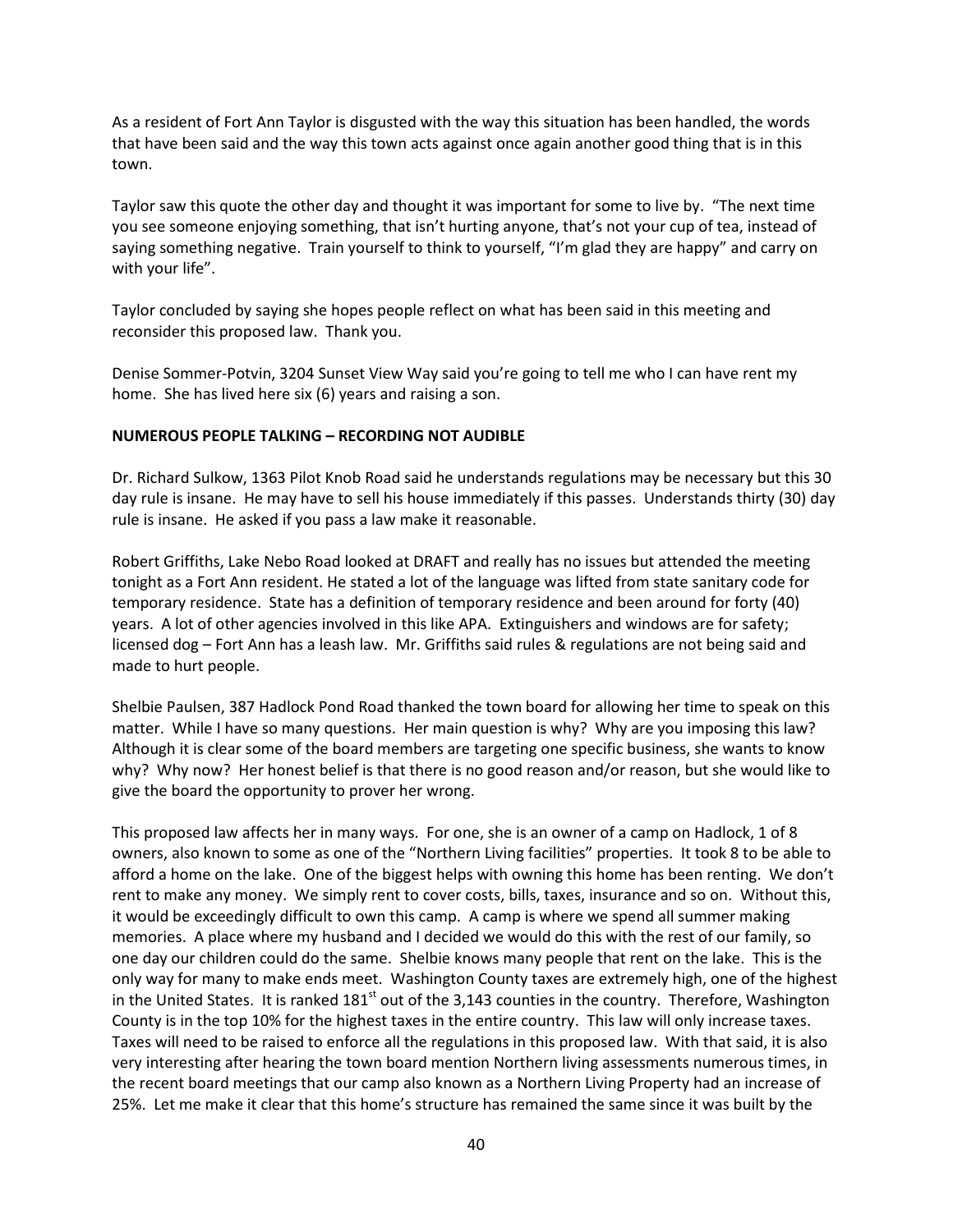previous owners. And the last improvement listed on the assessment was in 2018 of a small shed. Yet, you want me to believe this law isn't being created to target Northern Living. Upon further research, Shelbie also found it interesting that not one of the town board members assessments had an increase, or many others in the town for that matter. This is a complete injustice. For this reason alone we plan to rent our camp, however, implementing this law with an extremely high proposed registration fee would make this very difficult. Especially since other towns, such as Queensbury, where a similar law was implemented, has no registration fee. The Northern Living Office spoke with the Town of Queensbury today's date to confirm. Especially when the only reason for the fee being nothing less than \$500 per home, per year Shelbie quotes "they're definitely making a killing on it" end quote or because she quotes "\$500 up there is pennies" end quote. Neither of these are valid reasons for implementing this law. Shelbie provided the town with a copy of what she said and paper copies are available at the town clerk's office for anyone wishing to have a copy.

Bruce Moskos, 186 Hadlock Pond Road was a sitting judge for thirty six (36 years) in NYS. He finds this to be a tremendous over reach. There are already rules and regulations in the Adirondack Park Agency. You've got a couple of winers and cryers that don't want people making money. That happens to be the nature of the business. Mr. Moskos stated in Saratoga everyone rents out for four (4) weeks from the 1<sup>st</sup> of June through end of September. As far as noise goes he hears fireworks from first of June through the end of September and you don't hear him complaining.

Catherine Matier, 3164 Sunset View Way completely objects. She prepared a statement and handed to the TBM's. She acquired her property when the dam was out in 2006. She updated her property, with the intent to rent in the summers, to offset the taxes, insurance, utilities and repairs. Her property is rented on average 8 – 12 weeks per year and she occupies it in the Spring, Fall and a few weeks in the winter.

She calls the house, Hemlock House, has two bedrooms, one and a half baths, a full walkout basement, and a three car garage. Hemlock House is listed at VRBO and there is an agreement for all tenants to agree to, as well as additional insurance coverage for them and the property. Pets are allowed.

Ms. Matier is not aware of any complaints from her offsetting costs to upkeep her by renting her out to others to enjoy.

Ms. Matier complete objects to the proposed law regulating the short term renting of her property for the following four reasons.

- 1. Most of the items in the proposed law are redundant to existing laws such as Fire code for residential properties, doors, electrical code, occupancy, egress from bedroom, dogs house number, and, etc.
- 2. Some items are addressed in her rental agreement, and house guide such as operation of the wood stove, garbage day, dog rabies and prevention of parasites, etc. Anyone who does this would be foolish not to have leases and rules.
- 3. The proposed law has over reaching licensing fees and regulations, not found in the Queensbury law enacted in 2020. They have no licensing as in Article 5, nor dog stipulation in Article 3, Item 1. The Town, to be more business friendly, removed the campground fees several years ago as requested by Moose Hillock, and this is a reverse of that course for the Town to create a business positive environment.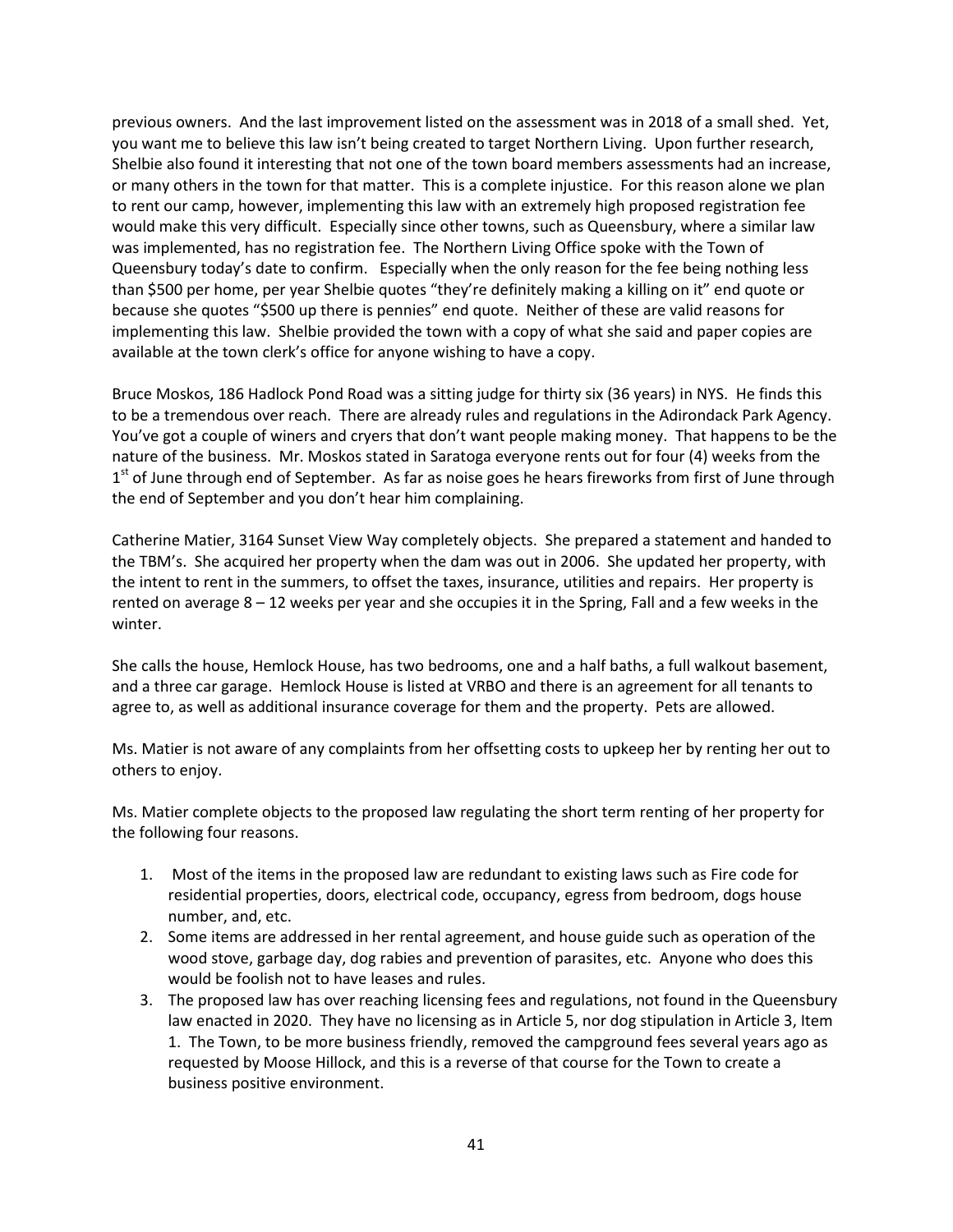4. Unenforceable items for the Town to require are, parking limitations, for example, where she can have six guests but only three cars, where Hemlock House has parking for at least six cars. It prevents a reunion of friends driving from six different locations and is unreasonable. It should be based on the number of occupants.

Also, the Town tried to pass a sound law recently and it was not approved for many reasons. How will enforcement know if she is using the property or short term tenants? How is it fair that she can be sitting around a campfire laughing with friends at 10:30 p.m. but my rented neighbors have to be quiet? How do you define quiet?

In summary, she asks that the Town abandon this attempt to over regulate and generate exorbitant fees from property owners who have done this for years with no complaints. She is of the opinion the right to rent, like the right to farm. We bring in tourists who spend big dollars in the Town and several who have stayed have bought property in the Town. There are already regulations and laws in place to keep everyone safe and happy. Those should be enforced and any complaints received addressed.

Ms. Matier thanked the board for their time and consideration and for their leadership and selfless devotion to the Town of Fort Ann. Ms. Matier asks that you vote NO in taking this to public meeting and circular file (trash) this proposed law.

John Moskos, 784 Dean Road, Hudson Falls stated he agrees there are complaints but he has addressed the five (5) complaints received from Bill Bailey and Penny Gould over the last five (5) years; the four (4) complaints received from the Patterson's have also been taken care of; Mr. Moskos said he doesn't know or doesn't remember speaking with Barry Davis. Mr. Davis said he had contacted Northern Living because he was concerned about the speed on the road and the response from the Moskos was thanks for letting me be aware of that. Katelyn jumped in and there was bantering back and forth whether this was addressed or not.

## **A voice from the crowd said this is not the purpose of this meeting (referring to the bantering).**

Mr. Moskos wanted to address the hotel comment he stated they are not trying to be the bad guys in this town. Mr. Moskos said he works his ass off all the time and they are not trying to be assholes. Mr. Moskos apologized for his language. Katelyn Moskos stated they do respond immediately and been to the property to rectify the eight (8) complaints in the five (5) years addressed the crowd with not one person can say they haven't responded.

Katelyn Moskos said she does remember speaking to someone but said she ended up hanging up on him because he was hollering at her.

Kathleen Patterson wanted to speak since her name was mentioned by Katelyn with regards to Washington County but Katelyn said she wasn't done with her three (3) minutes and Kathleen already had her three (3) minutes. Supervisor Hall tried to include Katelyn's three (3) minutes with her husbands three (3) minutes but Katelyn said she gets three (3) minutes for herself. Supervisor Hall asked Katelyn to please finish her three (3) minutes.

Katelyn Moskos, 784 Dean Rd., Hudson Falls. Katelyn said she is disappointed they and their company are being targeted. Katelyn stated she was disappointed to hear how the community is being affected because they didn't know about this law – a community she loves. Katelyn said what was said at the last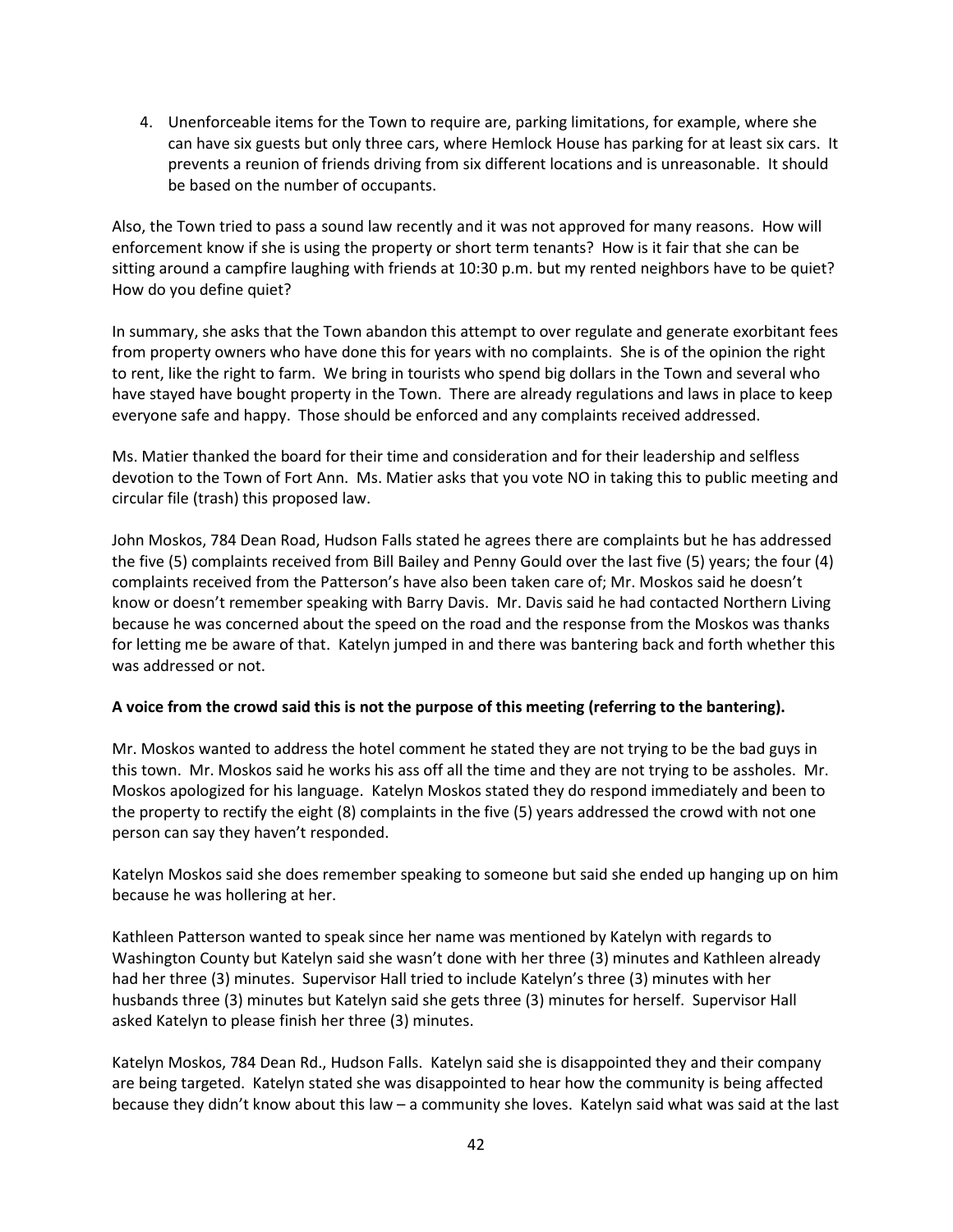board meeting was very unprofessional about her and her company in which she said Sam Hall said he should be ashamed of himself representing the town and calling her and her company the wild west twice. She said Sam doesn't know her and has never met her personally. Katelyn said she spoke to the Fort Ann Town Clerk and she didn't have any written complaints on file. Katelyn said to Supervisor Hall the complaints all conveniently went to your personal phone after hours.

Supervisor Hall told Katelyn we aren't going to argue tonight.

Katelyn asked where are these complaints coming from? Katelyn said Supervisor Hall never returns her calls or emails. Katelyn stated she has sacrificed time with family. She said Northern Living does have very strict regulations in their agreements. Katelyn said they are not here to hurt anyone. Katelyn said the laws are too evasive. She said they've invested thousands and thousands and thousands of dollars and increased peoples property values. Katelyn said there were no complaints until Sam Hall conveniently got on the board. Katelyn said all that she hears is about the money being made and yes she said she does make a shit ton of money but she has worked her ass off to earn it.

Kathleen Patterson stated she has renters on both sides with only one (1) being Northern Living. Mrs. Patterson wanted to say that Katelyn did respond to her complaints twice. Mrs. Patterson would like to resolve this peacefully and amicably and all get along and not be confrontational and get things done.

Katelyn Moskos said how about coming to her instead of contacting Washington County.

# **Too many people speaking at once – not audible. The only voice that stood out from the crowd said take this conversation outside.**

Ernie Small, 2085 Red Johnston Way moved here four (4) years ago health of lake is most important; lake needs to stay healthy. Mr. Small stated he moved here because of the cleanliness of the lake and the environment itself.

Katelyn Moskos stated all their septics are up to code. She addressed Supervisor Hall by saying isn't that right Sam Hall because you contacted Washington County Code Enforcement. Supervisor Hall stated that is why he got involved is because he was contacted with concerns/issues. Katelyn then asked why aren't people speaking up tonight. Supervisor Hall stated people don't want to be abused. Supervisor Hall stated he didn't call her the Wild West but was referring to one of the properties. Supervisor Hall stated he has traveled for numerous years and stayed at numerous hotels/motels and this type of behavior is not acceptable and hotels/motels don't put up with it. Supervisor Hall responded to Katelyn's question of where are all these complaints why aren't they standing up tonight. Supervisor Hall said the people with concerns/issues are made to feel that they are to blame and they should remedy the problems.

Lorraine Paulsen, Deer Pond Way has had a place on the lake and rents a few times a year to pay for taxes; loves the lake; we do have fun; we do party; why can we do it and not Northern Living; we can't control these renters/neighbors; why have you targeted Northern Living; come together as a community. Mrs. Paulsen stated that Northern Living donates thousands of dollars to this community. Mrs. Paulsen said we are trying to keep this lake safe and healthy.

Jeff Weiss, 1351 Pilot Knob Road, Kattskill Bay does weekly rentals; wants the town board to remember you are affecting Pilot Knob/Kattskill Bay.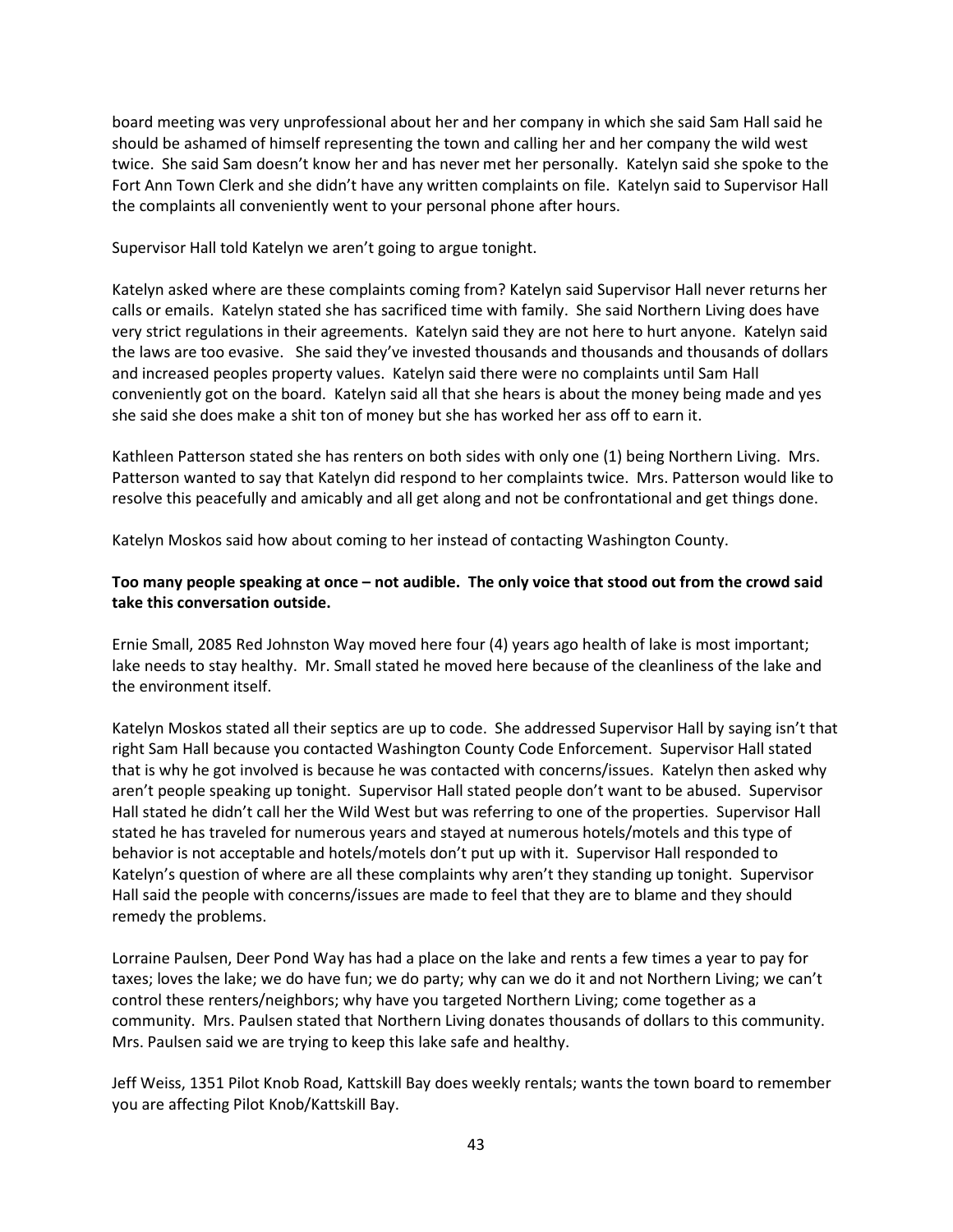Supervisor Hall had the Town Clerk read the following from the DRAFT A Local Law Regulating Short Term Rentals in the Town of Fort Ann: ARTICLE 1. PURPOSE AND INTENT; AUTHORITY. The Town Board has determined that short-term, transient rentals can be incompatible with the sense of privacy, community and ambience currently enjoyed in residential areas of the Town and have the potential to create a threat to the public health, safety and well-being within the Town. The Board also recognizes that Short-Term Rentals can attract visitors to the Town and can provide an additional source of income to Town residents. This local law shall apply to the whole Town and is intended to regulate the commercial nature of short-term rentals and transient guests.

Accordingly, the Board wishes to provide regulations to protect against adverse effects of this use while allowing it under appropriate circumstances. This Local Law is adopted pursuant to New York Municipal Home Rule Law.

Mike Dornan, 5699 State Rte 4 stated all you have to do is listen to that meeting to know it was all about money, power and greed. Mr. Dornan said it was disgusting. He stated he has been in a six (6) year battle with the Fort Ann School – he won and the school is appealing. The town doesn't have enough money to litigate this. He recommended getting a grip and get along with your neighbors. In his opinion the seven (7) properties can afford to litigate the shit out of you.

Taylor Foran stated that Northern Living does have quiet hour in the rental agreement of 10:00 p.m.

Cliff Nelson called Katelyn Moskos during the time when all businesses were on pause. He is a businessman and had to lay staff off. It sends chills up his spine when he contacted Katelyn and asked her are you still providing vacation rentals; after she giggled she responded I'm not providing vacation rentals any more she was just helping people in need.

Myranda Lynch, 30 Wastina Way having fun on a lake; it's summer; she loves that there's a huge business that cares about our community; she lives off Goodman Road and hears the track and birds chirping and loves it; it's unacceptable to call people after hours; take a chill pill live on a lake and just be happy. Thank you.

Lyle Washburn, Red Johnston Way, stated he has been on Hadlock 36 years and its deteroirated in the past 36 years. He said he respects the Moskos business but you live on Dean Road this doesn't affect your quality of life. He doesn't want to see anyone hurt but concerned with lake quality. He has a concern with noise. His three (3) year old heard swearing from across the lake. Mr. Washburn supports small business 100%.

Bonnie Graves, doesn't live on the lake but rents her house out. She is thankful to Kate Moskos who taught her how to do this and she still wants to do this; who can tell who and how much money they can or cannot make. Bonnie feels this is overreach and extremely unconstitutional. She doesn't like people being mean to Kate. She said Kate is very sweet and John too. They are very kind people. Who are you to tell her what she can or what she can't do?

Toni Geer, 45 Lake Nebo Road she is a bus driver; loves her job; love the kids on the bus but rules are the same for the kids on the front of the bus as the back of the bus. Rules for one very hard to maintain who's renting word of mouth and is it fair to those who are being out in the open about it. How are you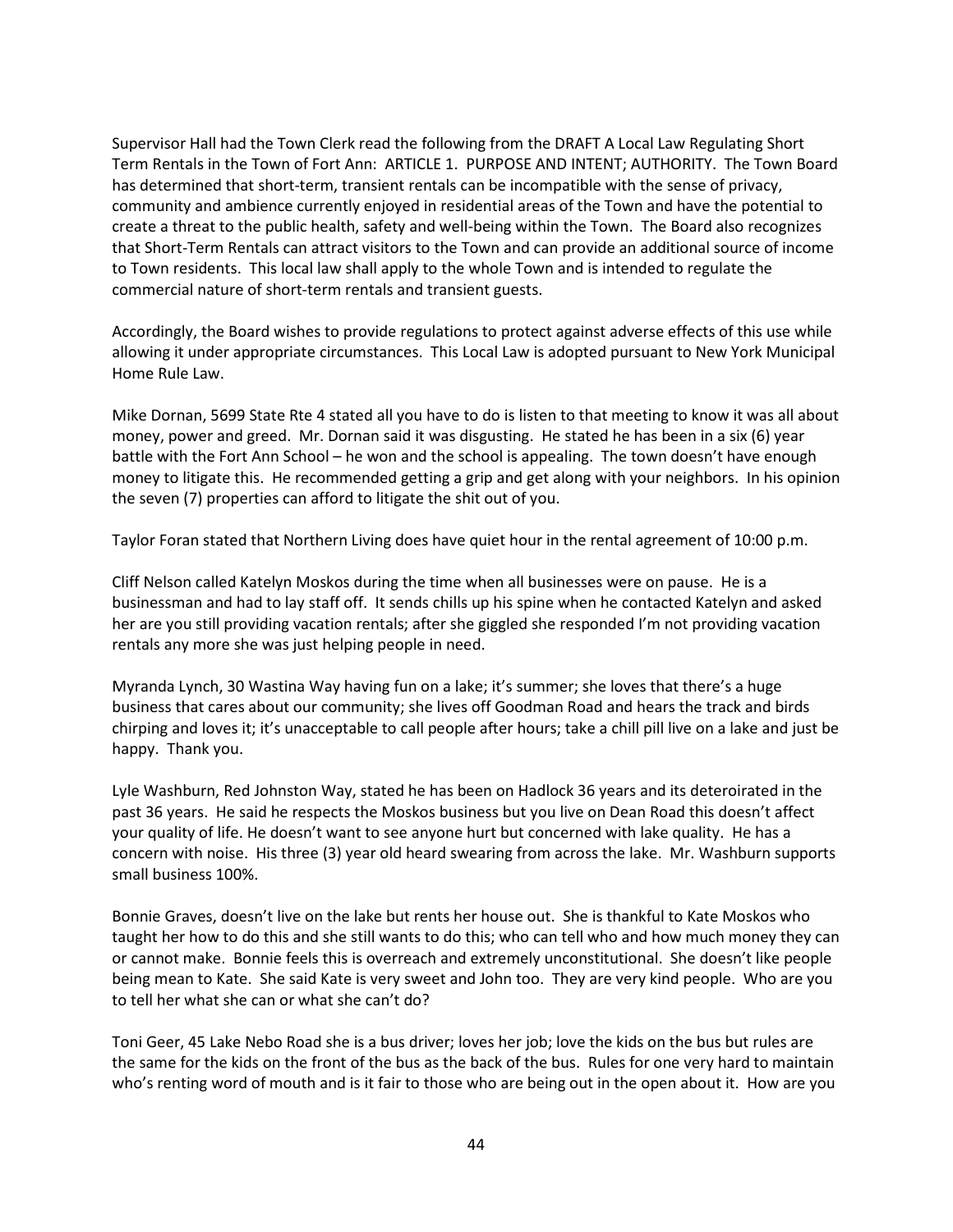going to make it fair? Got to look at the big picture. May not affect you now but may affect you later. You have to be nice to people. If you can't be nice to people you shouldn't be sitting up there.

Mr. Bruce Moskos said there was an accusation about a renter stealing a lawnmower but when he had to pick up a couple at the airport from their private jet and renting from his son and daughter-in-law and their dog was taken care of better than most people at this meeting.

Katelyn Moskos apologized to everyone on the Town Board except Sam Hall. Katelyn said they have given blood, sweat and tears and taken a beating with certain neighbors ten (10) years in the making. Katelyn said they support every single benefit in the community and she chooses to give out thousands of dollars. She raised over 600 coats for local charities. She addressed Councilman Sexton that you don't know me and I don't know you but when your little boy needed help she was the first one there to donate. Katelyn said they are not here to impose on anyone's life. Katelyn's # is on her website and she welcomes people to contact her. Katelyn said you can bet your ass I'm not going down without a fight and yes she makes \$2,600.00 a night and will spend every goddam penny fighting it or either be ready to come to a realization that you're going overboard.

Supervisor Hall thanked everyone for coming and thanked them for their input.

## **7:31 p.m. Public Comment closed.**

**7:37 p.m.** the town board meeting continued once the noise of the crowd exited the building.

## **3.0 Reports from Town Officials and Committees:**

**Supervisor's Report:** Supervisor Hall stated that the scheduling of the annual Hadlock dam inspection is coming up and an aquatic water study that has to be done every two (2) years.

Councilwoman Witherell asked who installed the dock at Clay Hill Road? Supervisor Hall answered it was Canal Corp. and the Budget Officer is looking into how much the town pays and if there's a contract.

Councilman Smith delivered new buoy's through the Association which is very much appreciated; putting Harvester in next week. Harvester will be sand blasted and deck painted over the winter; lot of weeds on north end and once they have a full crew they will be Harvesting away.

Councilwoman Stark stated there will not be a Senior Citizen picnic this year. Office for the Aging is offering Heating Assistance. Meals have started to be served at the Kingsbury site. On August  $12^{th}$  the Queensbury Seniors are having picnic for Seniors at the Heidelberg.

Councilwoman Stark has a phone number for people to take a survey on broadband.

Councilwoman Stark stated the Pilot Knob beach will open June 25, 2021. Still looking for lifeguards may have to shorten hours to noon to 6 p.m. instead of 10:00 a.m. – 6 p.m. if we can't get more lifeguards.

Councilwoman Stark said the bike trail is being used and getting to be known as a bike friendly town.

**Town Clerk's Report** was given for May 2021.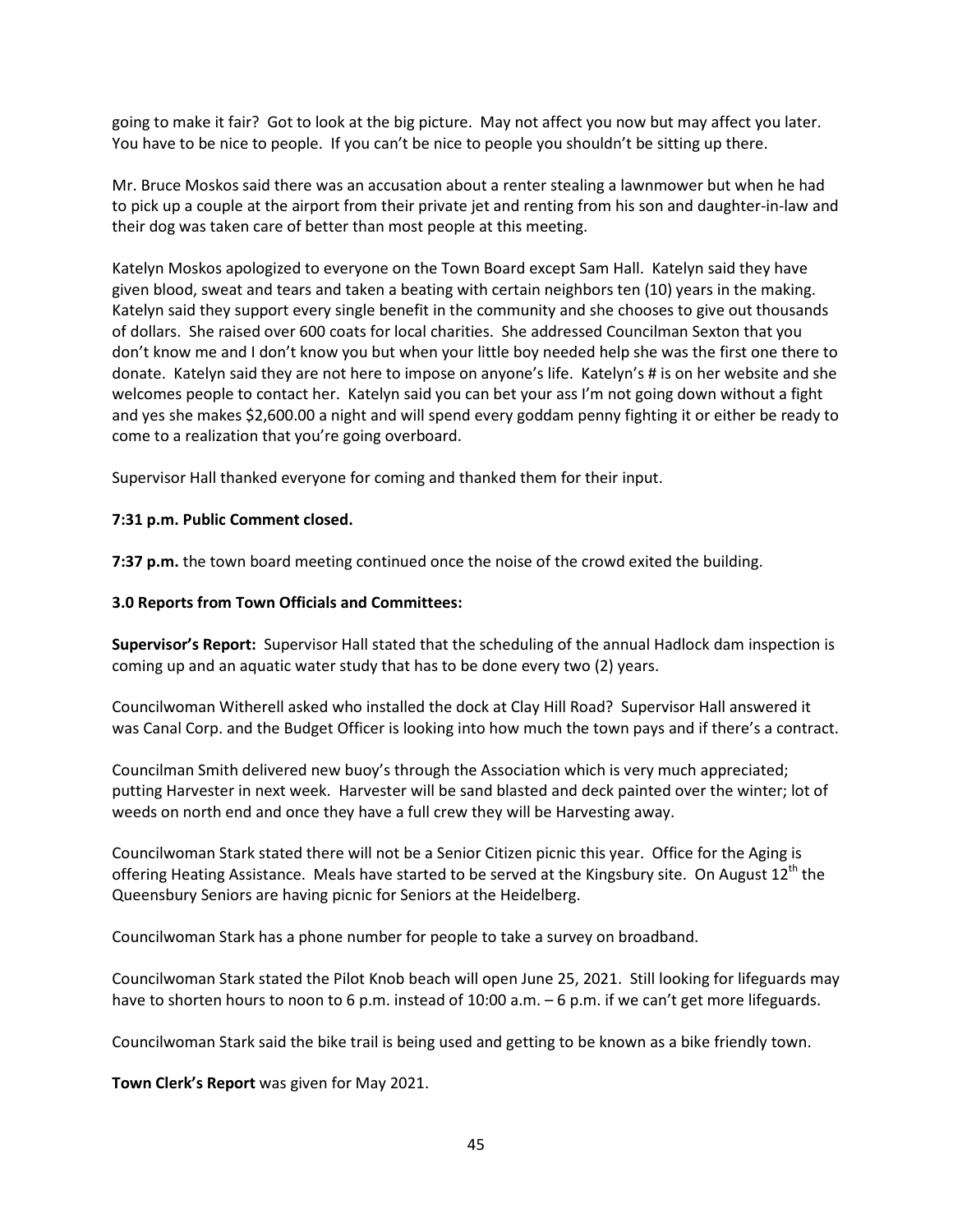**Highway Superintendent Report**: The Highway Superintendent said the Highway Department has been cutting brush and doing tree work on Mattison Road and Buttermilk Falls Road. Also, some of the paving as started as well as mowing roadsides. The grade all is still not running properly. Paul Winchell stated they waited almost a month to get parts and when the parts showed up it still isn't running. There's money in the budget and they might have to lease a grade all in order to get culverts in.

**Enforcement Officer Report** paper report was given for May 2021. Stated he's been busy with building permits. Some of the building permits go way back that were never closed out and Washington County Code Enforcement is cleaning out and catching up so that's why the number is 16.

Supervisor Hall asked Mark to bring the board up to date on the notice of violation and order to remedy he served at 690 Dewey's Bridge Road. This local law that has been violated goes back to 1990 and is thirty-one (31) years old.

**Historian**: not present

## **5.0 New Business:**

5.1 Open RFP's for 2021 Pilot Knob and West Fort Ann. Only one (1) received from Sean Hucko, CPA, 1851 Stone Rd., Ste 102, Rochester, New York 14615 in the amount of \$10,000.00.

5.2 Scott Priest appeared before the Town of Fort Ann Planning Board and was referred to the Town Board of the Town of Fort Ann see Resolution #52-2021.

#### **RESOLUTION #50-2021**

## **TO ACCEPT THE PROPOSAL FROM QUALIFIED CERTIFIED PUBLIC ACCOUNTANTS**

On motion of Councilwoman Witherell, seconded by Councilman Smith to accept resolution entitled "Resolution to Accept the Proposal from Qualified Certified Public Accountants."

ADOPTED AYES 5 Sexton, Smith, Stark, Witherell, Hall

**RESOLVED,** that the Town Board authorizes Supervisor Hall to execute any and all necessary documentation relative to the LOSAP auditing services for the fiscal year ending December 31, 2020.

#### **RESOLUTION #51-2021**

## **AUTHORIZING SUPERVISOR TO EXECUTE CONTRACT WITH NYS DEC TO YORK RAKE SHELVING ROCK PARKING LOTS, TRASH COLLECTION AND YORK RAKE DACY CLEARING ROAD**

On motion of Councilwoman Witherell, seconded by Councilwoman Stark to accept resolution entitled "Resolution authorizing Supervisor to execute contract with NYS DEC to York Rake Shelving Rock Parking Lots, Trash Collection and York Rake Dacy Clearing Road."

ADOPTED AYES 5 Sexton, Smith, Stark, Witherell, Hall

**RESOLVED**, the Town Supervisor is hereby authorized and directed to execute any and all agreements and related documents associated therewith with the NYS Department of Environmental conservation, to York rake Shelving Rock Parking Lots, trash collection and York rake Dacy Clearing Road.

#### **RESOLUTION #52-2021**